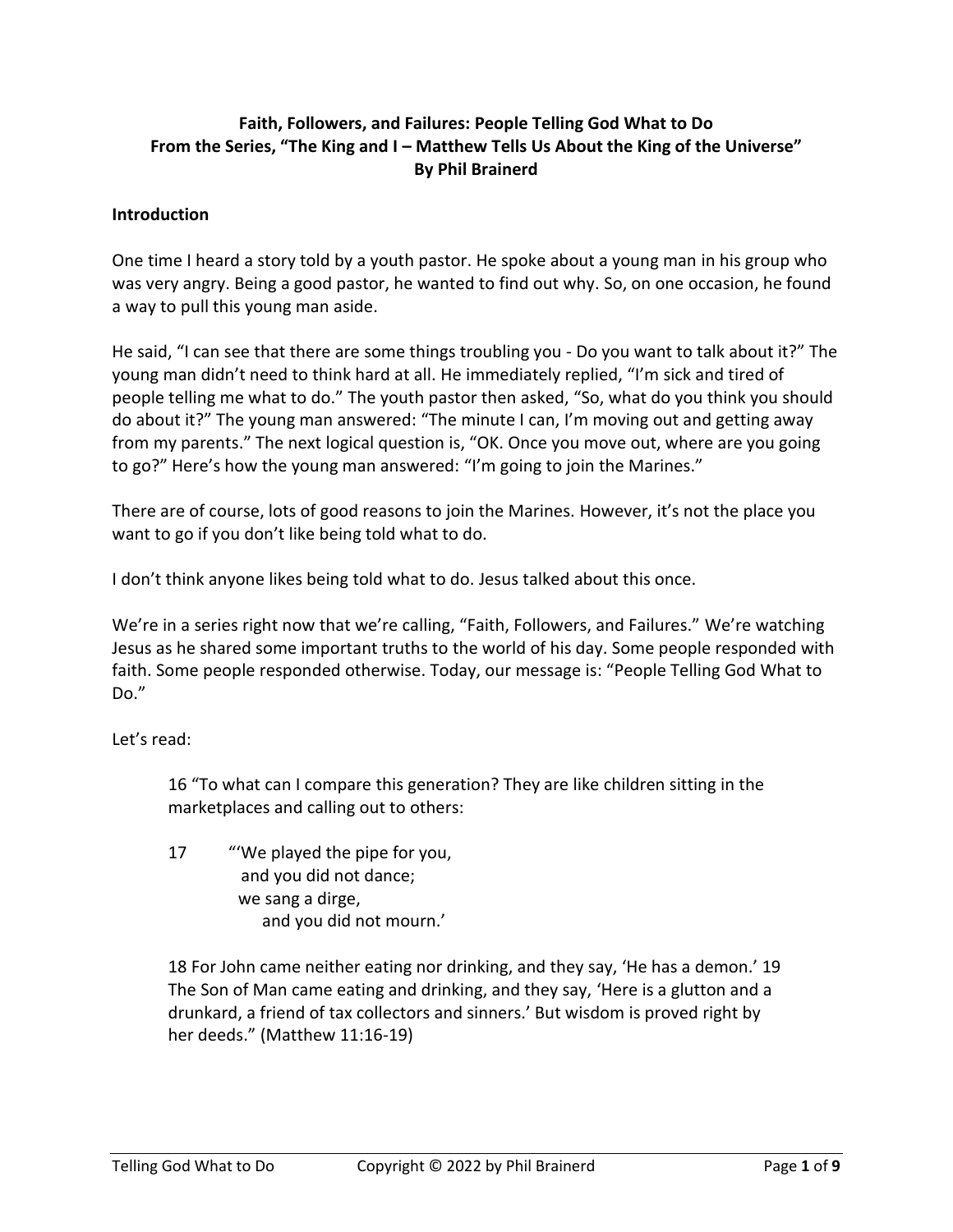What's Jesus saying here? Let's find out by taking this apart.

## **I. Setting the mood**

Jesus has just spent some time telling his followers about John the Baptist. In our list of "Faith, Followers, and Failures", John was definitely a picture of faith - Even though he had one occasion where he struggled with doubt.

Jesus and John had a lot of people who followed between them. So, now we need to address the failures. Both Jesus and John preached about things like repentance. There were lots of people who didn't like hearing about repentance. Those people reacted in a number of bad ways. We'll see Jesus talking about two of those ways today. Before he addresses that, though, he has a comment to set the mood:

To what can I compare this generation? They are like children sitting in the marketplaces and calling out to others: (Matthew 11:16)

First, Jesus wants to set a tone: "To what can I compare this generation?" Why did he start this way? Many people think that Jesus came out of nowhere one day and started saying a lot of new things. Actually, Jesus spent considerable time responding to the thinking of his day. The phrase, "To what can I compare" is a way that many rabbis of the day would start their discussions. So, Jesus is thinking about his listeners. Many of them listened to rabbis, so Jesus is putting on his "rabbi" hat.

For the next thing Jesus says, we need an alert: "Mean Alert!" Jesus has some mean things to say: Things like, ""They are like children…" Well, that's not nice! Aren't we supposed to be kind and nice all the time? What kind of an example is Jesus setting here? Answer: Jesus is setting the example of someone with *authority*.

Someone with authority can say stern things - And Jesus said stern things many times. Later we'll learn about Jesus clearing money changers out of the temple with whips. Compared that that, this is nothing! So, Jesus is setting a mood here. He says many of the people who oppose him are acting like little kids.

How are they acting like little kids?

"…sitting in the marketplaces and calling out to others:"

Let's do a little exercise: Imagine your idea of an ideal child. What are they doing? If you're like most people, here are some things you might picture in your mind:

- They're in school learning.
- They're playing peacefully.
- They're reading a book.
- They're sitting with their parents in church.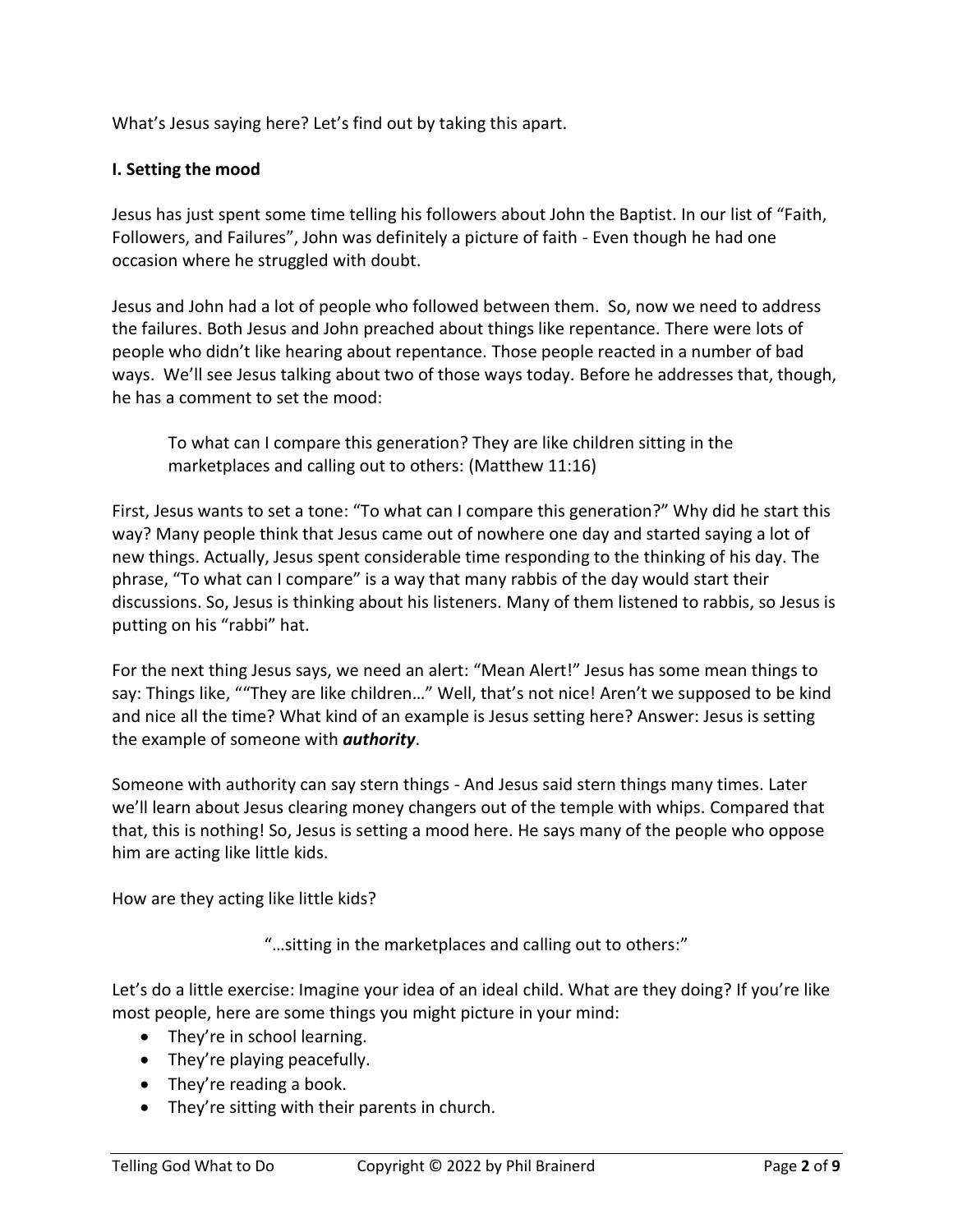When you imagined an ideal child, did you picture children:

- running around without their parents
- in the mall
- yelling things at shoppers?

Probably not. Well, that's what Jesus is picturing. Not only are his opponents acting like little children, but they're also acting like naughty little children.

What are they yelling? Let's read on:

"We played the pipe for you, and you did not dance; we sang a dirge, and you did not mourn." (Matthew 11:17)

To understand this, you have to understand the world these people lived in. There was no TV. There were no video games. The only entertainment for most people came during a big event in their village. An event like a wedding or a funeral.

We can understand weddings. There's a big celebration. There's music. There's dancing. In those days, the whole village was invited. So, if kids have nothing to do, they "make believe". They could play "wedding". They could imagine they were playing instruments, and they could dance around.

Funerals are a little harder for us to imagine. We talked about this a while back when Jesus healed a dead child. In those days, even a poor person was required to have some professional mourners. This would include musicians and women who wailed and moaned, even though none of them knew the deceased. So, you can imagine this being fun for kids to act out.

Now, if little kids are looking for something to do, and they find a game that keeps them quiet, That's generally no problem. In fact, there are educators who feel that we should allow children time to play and pretend.

But sometimes, unsupervised children can get out of hand. Imagine that it's 2000 years ago. You're in the marketplace shopping for food for dinner (or whatever). You run into a group of children playing one of these games. One of the kids turns to you and pretends they're playing an instrument. If you're not in a hurry, you might stop and watch. You might even play along - For a little while - For a few minutes. But then, you have to move on. So, you say, "Have fun kids" and you start to leave.

But then, the mood changes. The kids yell out, "Hey! We're playing a happy song here. You come back here right now and dance." Then, they change: "Hey, now, we're playing a sad song. You're supposed to cry."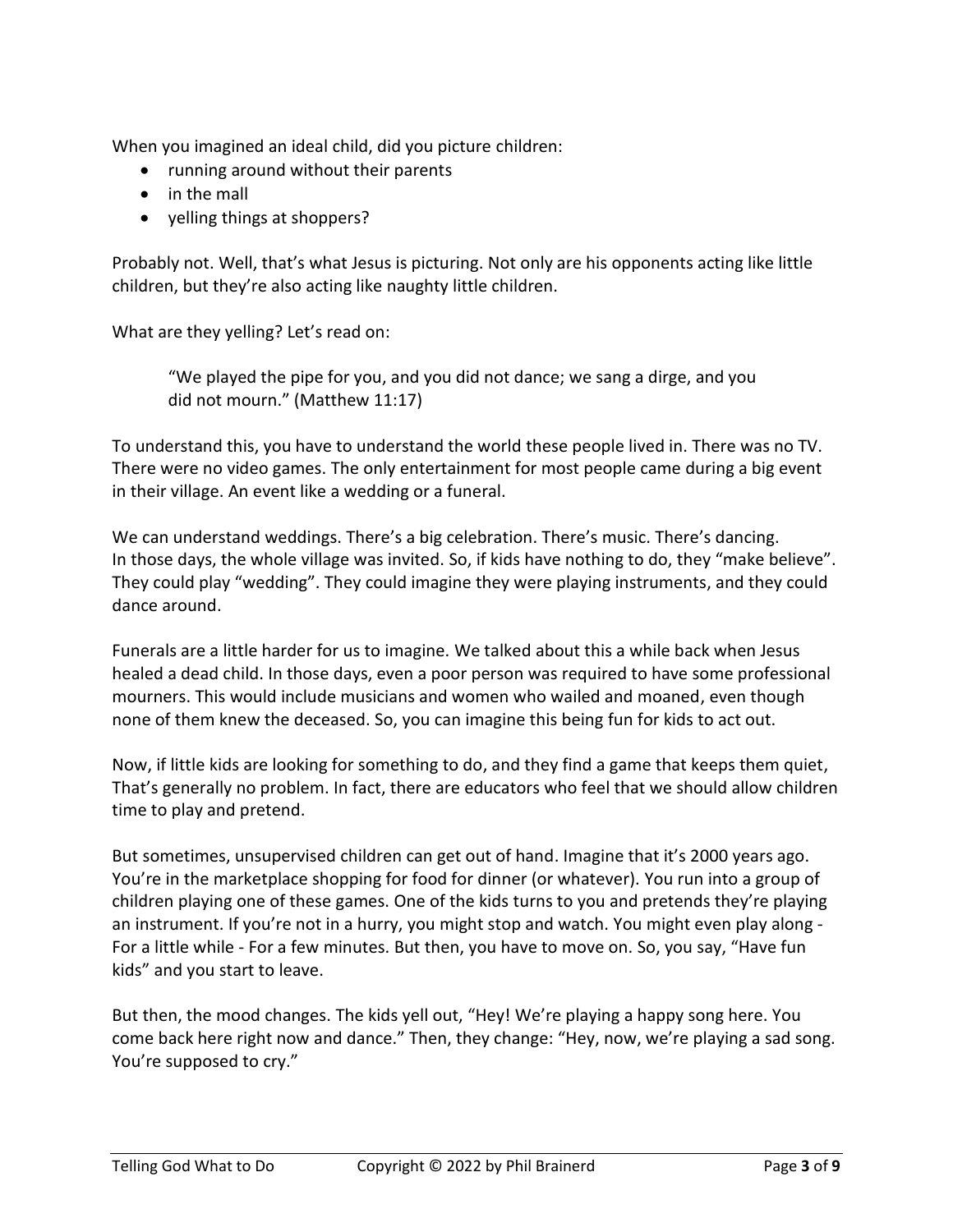Well now – this is starting to feel weird. You start thinking, "Are there any adults in charge here?"

Now, what does all this have to do with Jesus? We believe that Jesus was God visiting the face of the earth. None of us like being told what to do. But there is one individual who has the right to tell us: That's God. God has the right to issue commands to his creation. He has the right to tell us what to do. Why? He is the Creator. We would not exist without him.

You might say, "Well, why does God command us? Is he a mean-spirited being who likes to order us around?" No. God loves us. He is good. He has all knowledge. He is infinitely wise. Yes, he issues commands. But, when he gives a command, he does so with our best in mind. So, he has the right to tell us what to do.

Jesus said that, when he came to the earth, sometimes he felt like he was dealing with little kids ordering him around. People were saying that somehow God was not acting the way they liked.

They wanted to talk about prosperity. Jesus talked about righteousness.

They wanted to talk about victory over the Romans. He talked about victory over sin.

Let's ask a question: Do we ever do that? Do we order God around? Do we tell him he's not good enough? Do we tell him he's not meeting our priorities? If we do, that's not a good idea. When God speaks, it's good for us to listen.

So, Jesus starts by setting the mood. He was God visiting the face of the earth. But sometimes, people acted like obstinate, naughty little children. Jesus then moved on to make this more specific.

#### **II. The Ways that People Fail**

Let's look at two of the ways that people can act when they fail to follow Jesus.

#### **A. Attack**

One way people can fail is to attack. Let's read:

For John came neither eating nor drinking, and they say, "He has a demon." The Son of Man came eating and drinking, and they say, "Here is a glutton and a drunkard, a friend of tax collectors and sinners." But wisdom is proved right by her deeds. (Matthew 11:18-19)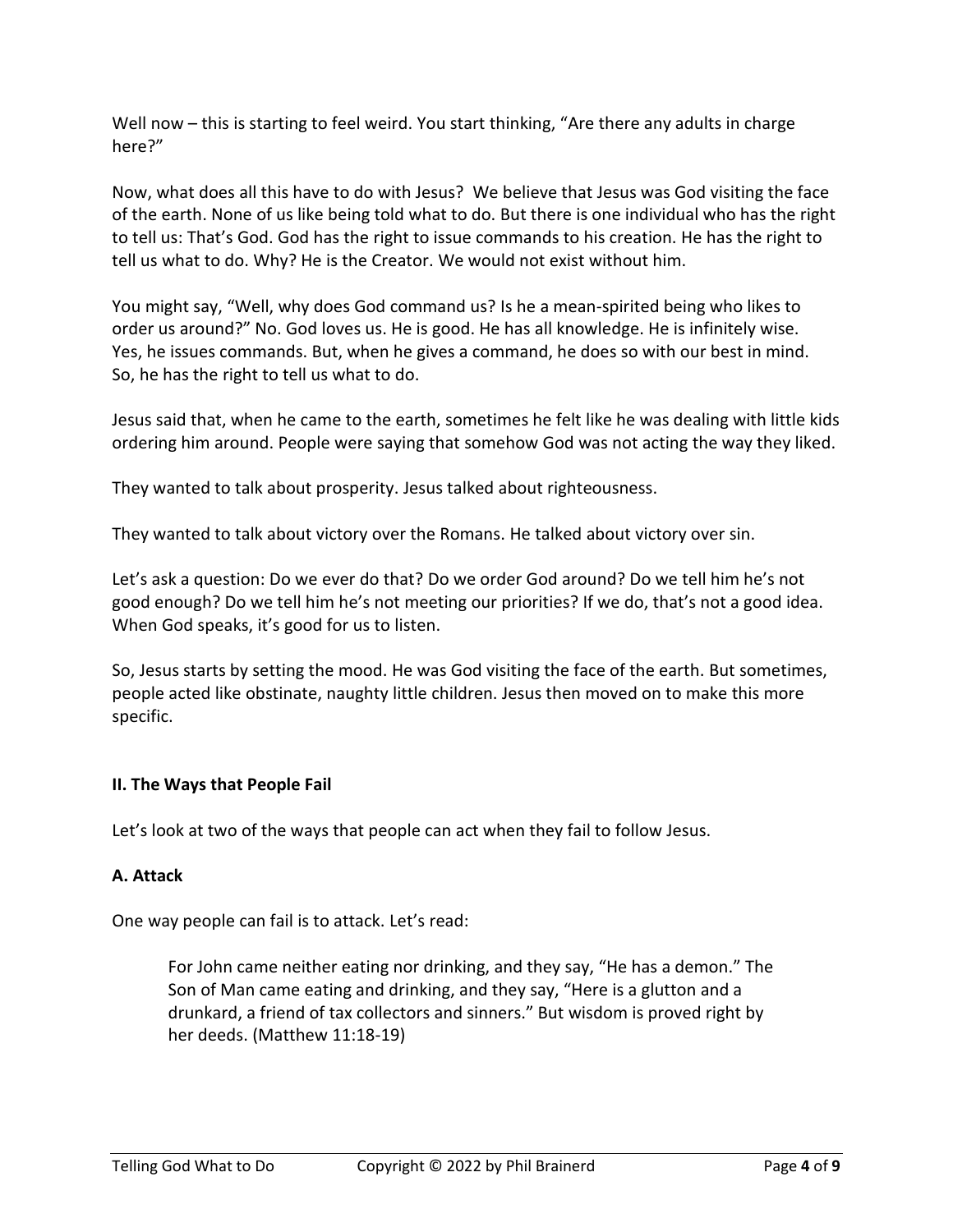When people fail, they can attack. If they have power, they can cause physical harm. King Herod had power, so he could arrest John the Baptist. Most people though, don't have that kind of power. So, what Jesus ran into was cheap tricks.

There are all kinds of cheap tricks. Believe it or not, there are lists of these tricks. They have nice, academic names. Here's a good one: "Ad Hominem argument." Pull that one out at your next party! That's Latin for attacking a person instead of their arguments. This is a great example. John the Baptist claimed he was speaking for God. He said that the Kingdom of heaven was near, and that people needed to repent. So, all people needed to think about were two questions: Is he speaking for God? If so, do they need to repent?

Rather than think about those two questions, people attacked John. Some people said, "Why listen to him? "He's some kind of nut. Look at him: He's out there in the middle of nowhere. He eats locusts and wild honey. He must have a demon!"

Then Jesus comes along. He doesn't just speak for God - He is God. He said things that challenged people. But again, some people didn't like what he had to say.

So, what's the excuse now? Jesus spends his time with people in local towns and villages. If someone offers him a nice meal, he accepts. So, people who oppose Jesus can't use the same argument they used against John. Without a thought, they just accuse Jesus of, guess what? Eating! The fact that he eats dinner with people means he's a glutton.

The charge of drunkenness is particularly interesting. Recall that Jesus turned water into wine. To any observer, it was a great miracle. To these people, it was providing the alcohol for a drunken party.

So, people who didn't want to follow God attacked him Jesus and John. If they had the power, they attacked physically, as with John. If they didn't have power, they just made-up nonsensical arguments. To these people, Jesus simply says: "But wisdom is proved right by her deeds."

Do you ever run into people who do this? Are you ever attacked? Let's say that you tell your friends about Jesus. They come back with something like, "Well, look everyone – here's a 'holy roller'", or "this person thinks they're better than everybody!"

Of course, we should mention that we want to watch ourselves. In humility we should make sure we don't think we're better than others. But in the end, that shouldn't matter. What matters is that everyone needs Jesus.

So, some people attack. There's another way that people can fail to follow Jesus: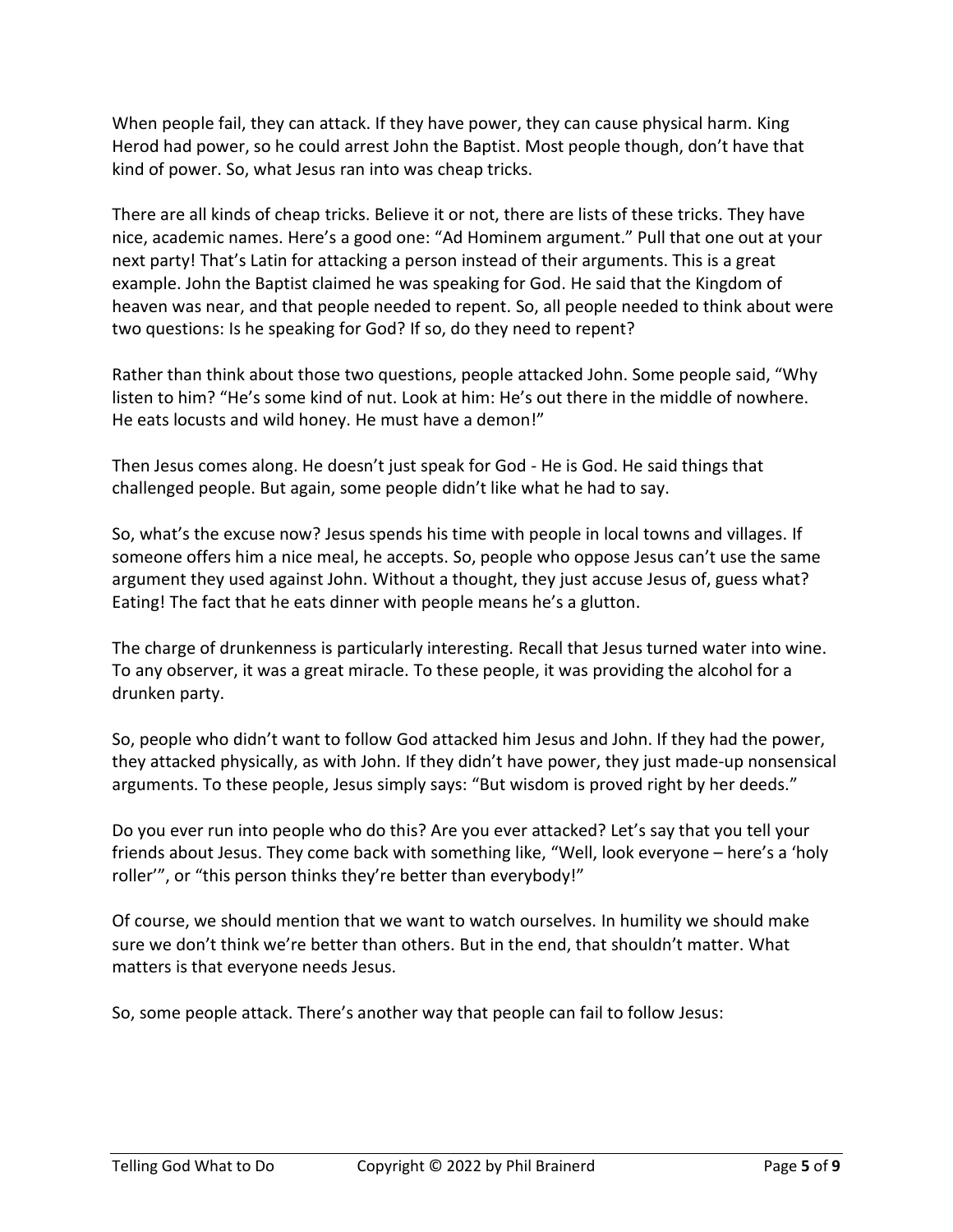## **B. Ignore**

Tragically, people can just ignore Jesus. And, apparently, they can ignore big things. Let's read about that:

20 Then Jesus began to denounce the towns in which most of his miracles had been performed, because they did not repent. 21 "Woe to you, Chorazin! Woe to you, Bethsaida! (Matthew 11:20-21(a))

Chorazin and Bethsaida were towns in ancient Israel. And yes, they were very significant in the ministry of Jesus. Concerning Bethsaida: The four core apostles were born there - Peter and Andrew, James and John. Because of that, Jesus spent a lot of time in that town. This town saw healings. This may have been close to the feeding of the 5,000. The list goes on.

So, you would think there would be lots of people turning to God in these towns, right? Well, apparently not. Somehow, most of the people in these towns ignored what they saw. And this caused a very serious problem: It made Jesus say, "Woe to you…"

Woe is a very strong word. Bad things are going to happen to people when "woe" falls upon them. Let's read on:

For if the miracles that were performed in you had been performed in Tyre and Sidon, they would have repented long ago in sackcloth and ashes. 22 But I tell you, it will be more bearable for Tyre and Sidon on the day of judgment than for you. (vs 21(b)-22)

Today, there are people who we consider to be the worst players in history. For this title, we think of people like the Nazis. In the eyes of ancient Israel, Tyre and Sidon were like the Nazis. They rebelled against God. They were terrible. These cities are a whole lesson in themselves. We won't go there, but Ezekiel talks about them in chapter 28 of his book. The king of Tyre was so evil, that God associated him with Satan. These were bad people.

So, understand what Jesus is saying here. Again, another "mean alert." Tyre and Sidon *rebelled* against God. However, Bethsaida and Chorazin *ignored* God. In God's mind, that makes Bethsaida and Chorazin *worse*.

Jesus says that, if these pagan cities had seen the miracles that were happening in Israel, they would have repented. As it is, things will be worse for these Hebrew towns.

And they're not the only ones: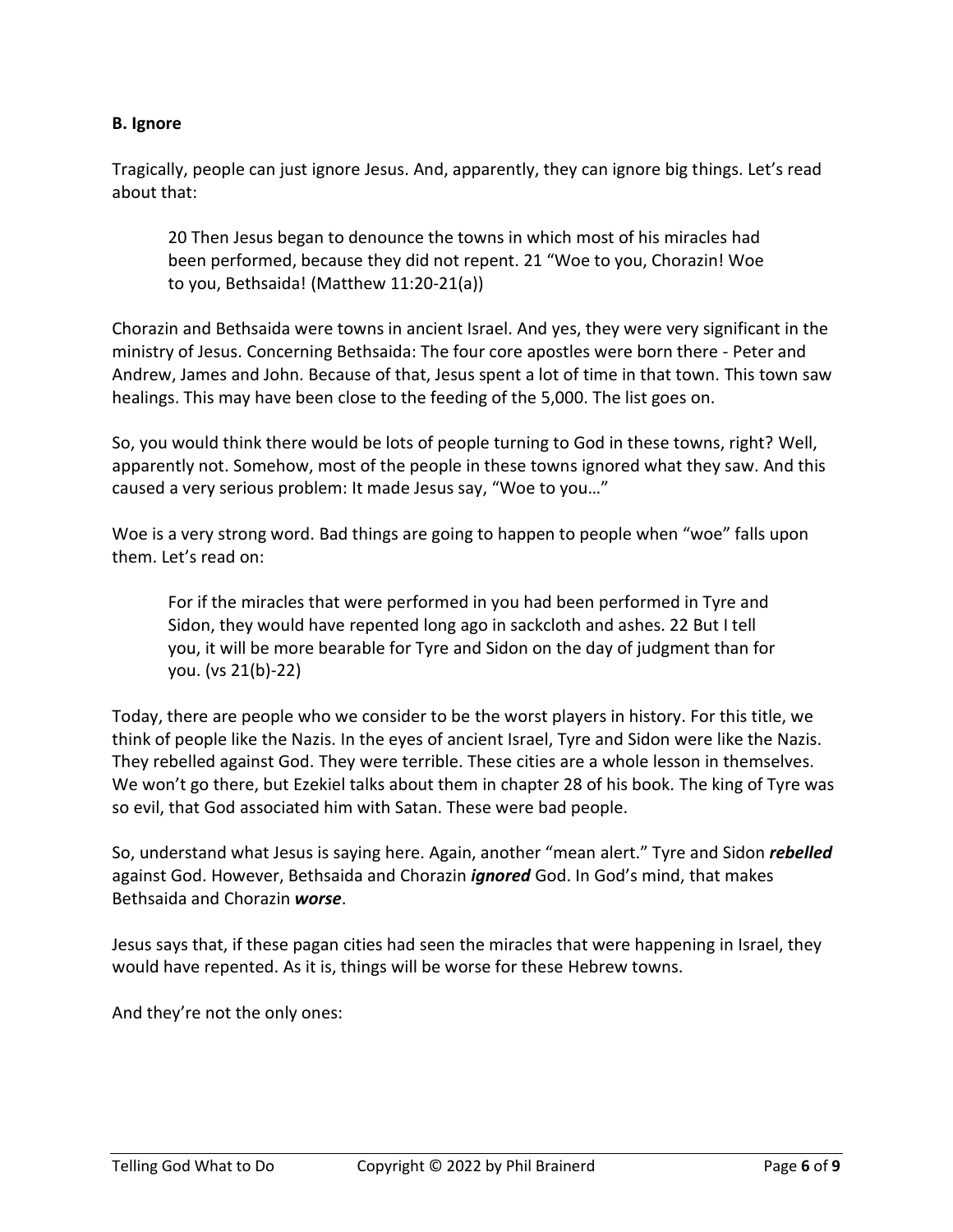23 And you, Capernaum, will you be lifted to the heavens? No, you will go down to Hades. For if the miracles that were performed in you had been performed in Sodom, it would have remained to this day. 24 But I tell you that it will be more bearable for Sodom on the day of judgment than for you." (Matthew 11:23-24)

Capernaum, according to Jesus, will suffer a similar fate. Apparently, the people who lived in those towns thought very highly of themselves. They assumed that there were so good, they didn't need Jesus. They were so good, they would go straight to heaven someday. To this, Jesus says, "no". These people are in for a horrible surprise. They will go the other way. Many people are familiar with the story of Sodom and Gomorrah. Jesus says that, for these people, it will be worse.

How does the fate of these towns relate to us? First, they remind us that miracles do not always produce faith. I've often heard people say things like, "If only God would show us a miracle, then we could have faith." Well, it doesn't work that way. We've spoken together about different aspects of faith. For now, let's just be reminded that the greatest faith appears even when there is nothing miraculous happening.

Next, ignoring God is even worse than fighting against God. People ignore God for all kinds of reasons. For these towns, apparently part of the problem was a sense of self-sufficiency. That's going to be a big problem in the end times. In the book of Revelation, the apostle John was given a vision of seven Churches. One of the churches was in a place called Laodicea. Here's what God has to say to them:

15 I know your deeds, that you are neither cold nor hot. I wish you were either one or the other! 16 So, because you are lukewarm—neither hot nor cold—I am about to spit you out of my mouth. (Revelation 3:15-15)

This is another one that's a whole message. Hot food is great. There's something about the sizzle of food coming off the stove that's very appetizing. If people are hot, that means they have zeal for God. That's preferred, of course.

Before the food is heated, we store it in the refrigerator. It's often times not edible yet. But, if we can get it to the stove, we're ready to start. Cold people fight against God. That's not good, but there's even worse.

Lukewarm food has been sitting around for too long. Sometimes, you take a bite, and your stomach isn't quite right. God is saying that lukewarm people make him want to throw up. That's what the people were like in these towns.

How do people get themselves into this state?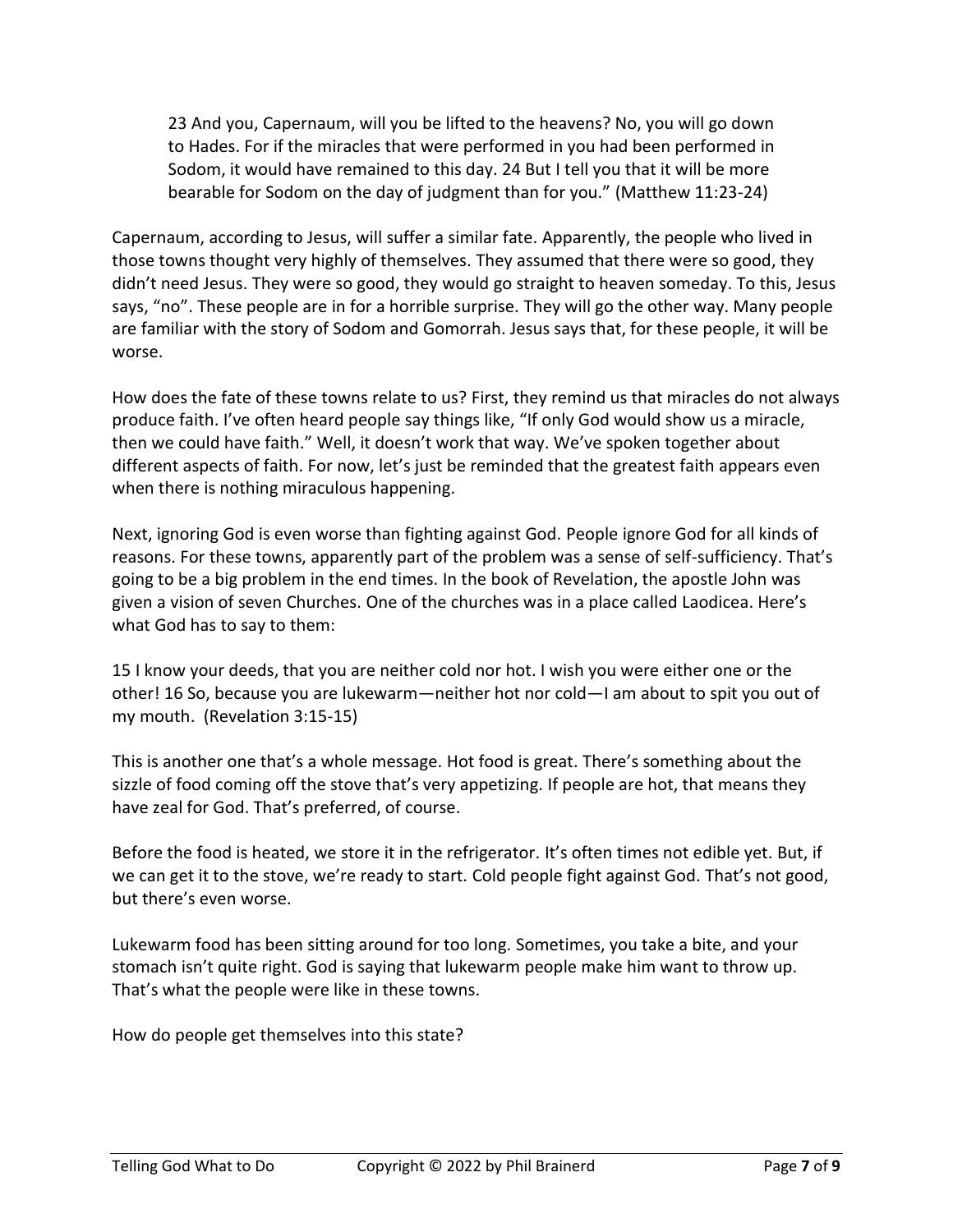17 You say, 'I am rich; I have acquired wealth and do not need a thing.' But you do not realize that you are wretched, pitiful, poor, blind and naked. 18 I counsel you to buy from me gold refined in the fire, so you can become rich; and white clothes to wear, so you can cover your shameful nakedness; and salve to put on your eyes, so you can see. (Revelation 3:17-18)

People get into this state because they think they can get along without God. In reality, they desperately need him. It was true for Laodicea. It was true for Bethsaida. It was true for Chorazin. It was true for Capernaum. And guess what? It's still true for us today. In fact, I think this is a big problem for most of the nations of our world.

But it's also a problem for us as individuals. Do we sometimes allow ourselves to get into a state where we think we don't need God? That's a bad place to be. That's a dangerous place to be – It's a place of woe. All the miracles in the world won't help. We need to go to God and ask him to help us.

Let's pull this all together.

## **Conclusion**

Nobody likes to be told what to do. And if we don't like it, we certainly shouldn't treat God that way. He is the only being in the universe who is worthy of giving commands to the human race. His commands are based in his infinite love, his infinite knowledge, and his infinite wisdom. It's one thing to have someone tell you what to do. It's another thing when you're lost, and someone knows the way. It's one thing to have someone tell you what to do. It's another thing if you're sick, and someone knows how to get well.

Today, we have it much better than people in the past. In the days of Jesus, people had to go see him to hear his words. Today, his words, and all the other wise words of God are recorded in the Bible. That's why we study it - Because we desperately need it. And we don't just need parts of it. We need the whole thing!

In the days of Jesus, there were people who failed at faith. Some of those people were guilty of telling God what to do. And you know what? A lot of people still do it today.

Instead of telling God what to do, let' commit to listen. Let's listen to the God who loves us.

He's the only being in the universe who is always worthy to tell us what to do.